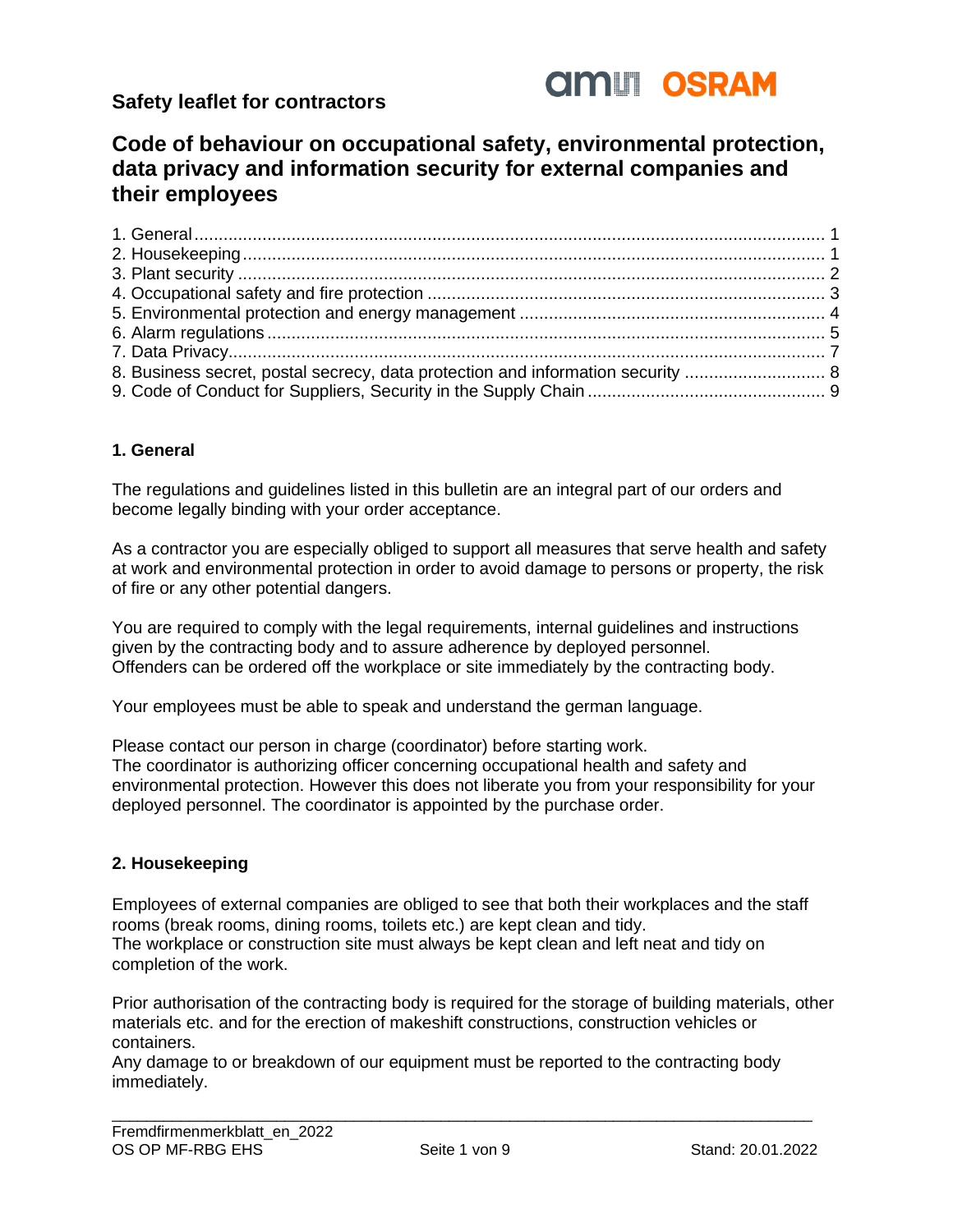

## <span id="page-1-0"></span>**3. Plant security**

#### Visitor Badges

On entering the plant premises, you will receive a visitor's badge and a visitor's registration note by the plant security. The badge must be worn visibly for the duration of the visit to the plant and must be returned at the main gate together with the visitor's registration note signed by your host on leaving the plant premises.

External companies are not permitted to take sub-suppliers with them as visitors into the plant premises. In exceptional cases permission must be obtained from the contracting body. Neither are external companies authorised to sign visitor registration notes.

#### Business Partner Badge

Should your stay on site be required for longer than 4 weeks, you will receive a personalized permanent badge with a photograph. Its validity is limited in accordance with the whole length of the visit. The badge entitles you to enter the premises of the ams-OSRAM International GmbH plant in Regensburg. On entering the plant premises and access restricted areas the personal badge must be held against the badge reader without touching it. While on the plant premises the badge must be worn openly and clearly visible.

#### **The visitor badge or business partner badge must be kept personally and may not be passed to third party, even not for a short period of time.**

If you should lose your visitor or business partner badge, contact the contracting body without delay.

Persons and property, in particular vehicles, are subject to our customary controls on entry and on leaving.

Entry of our factory plant outside of normal working hours as well as on Sundays and public holidays, whether on foot or in a vehicle, is allowed if written permission has been given and in which the workplace or construction site is stated.

Company policy concerning the entry of vehicles, tools, equipment, materials or suchlike must be observed. It is strictly prohibited to bring in or use any audio or image recording equipment. Special permission may only be granted by our plant security or company management.

The Highway Code is valid on the factory premises and in the parking areas. The speed limit applicable for the factory premises must be observed without fail at all times. It is only permitted to drive into the factory premises for loading and unloading purposes. It is prohibited to park in front of hydrants, driveways, gateways or any similar narrow roadways. Unloaded vehicles must be parked in the prescribed parking areas outside of the factory premises. It is imperative that instructions given by the plant security staff are observed.

It is prohibited to deposit or store articles of any kind in the emergency access roads for the fire brigade or ambulances or to block the area to be kept clear for these. Other roads are to be kept clear as far as possible. Articles deposited or stored in the immediate vicinity of roads must be safeguarded against accident.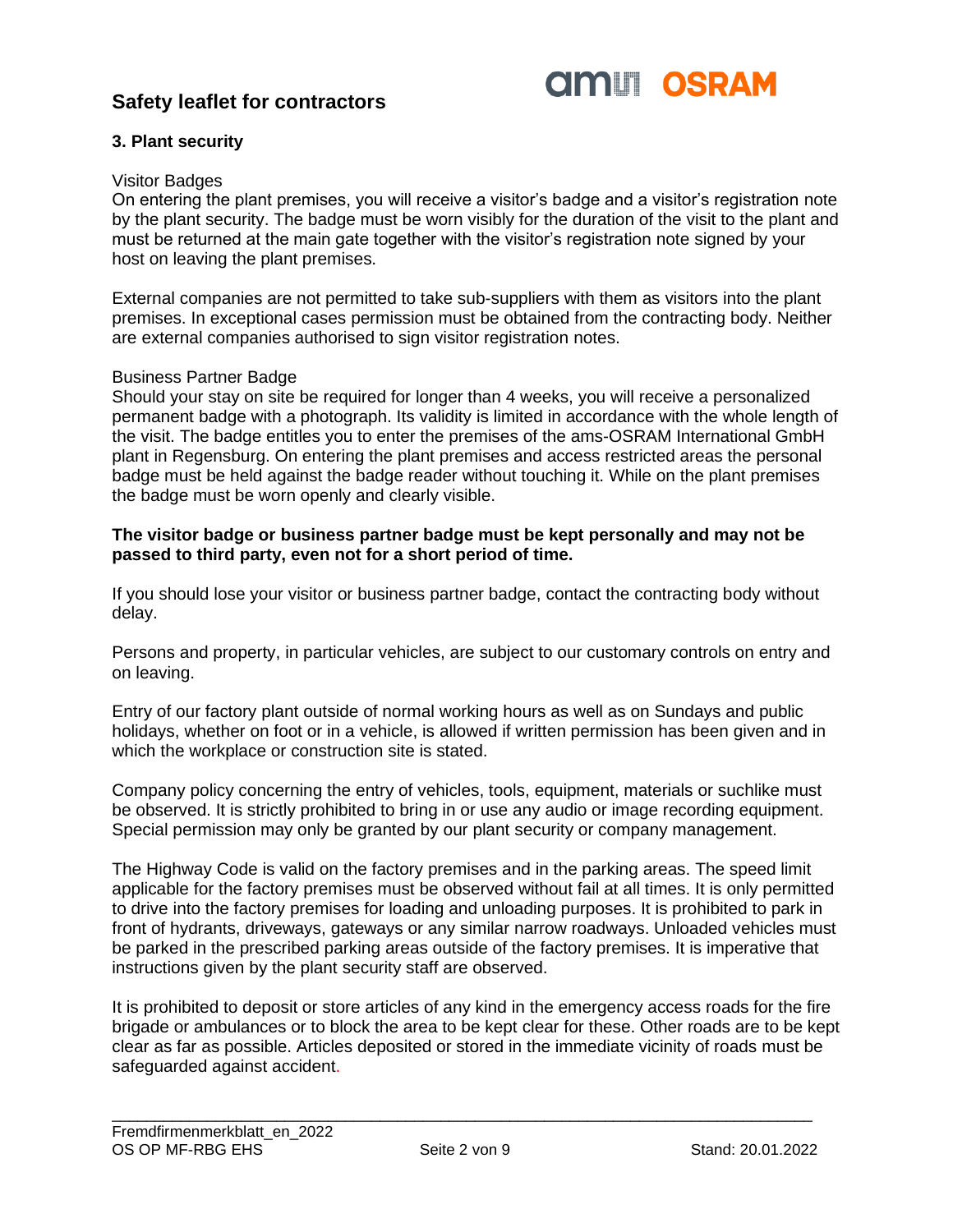

All safety plates, safety and information signs in the plant such as prohibition and mandatory signs, warning signs, emergency and first aid signs must be observed and may not be removed. It is prohibited to enter any parts of the plant other than those that fall within the scope of the contracted work.

Additional instructions exceeding provisions recorded in this leaflet have to be observed (e.g. content of visitor's registration note).

#### <span id="page-2-0"></span>**4. Occupational safety and fire protection**

The ams-OSRAM International GmbH person in charge (coordinator, see 1.) is contact person for all issues concerning occupational health and safety. In case of doubt the contractor turns to him/her.

The contractor's responsible person on site is responsible for carrying out risk assessments and defining protective measures. He/she is responsible for implementation of protective measures to the full extent and ensures that the work task is unambiguous. Endangering of third parties has necessarily to be considered.

Work may only be started after a work permit has been issued by ams-OSRAM International GmbH. If required the ["approval certificate for hazardous work"](https://global-intranet.osram-light.com/sites/FormsTemplates/_layouts/15/WopiFrame.aspx?sourcedoc=/sites/FormsTemplates/WordTemplates/Freigabeschein%20f%C3%BCr%20Arbeiten%20mit%20Gef%C3%A4hrdungen_englisch.docx&action=default&DefaultItemOpen=1) has to be filled out by both contractor and contracting body. Every unforeseen occurrence or obstacle during work has to be reported immediately to our coordinator.

The contractor's risk assessment has to consider use of hazardous materials. The contractor is responsible for safe usage right down to their disposal (remaining quantities/empty containers).

Prior authorisation from the ams-OSRAM International GmbH person in charge is required before plant safety devices may be deactivated. The resulting danger spots must be safeguarded with appropriate protective measures.

Appropriate fire protection measures must be taken in the case of work involving the risk of fire (e.g. welding, cutting, soldering, grinding, moulding, cutting-off, melting, heating and tarring). A written order release (order release certificate for fire protection) must be obtained before the work is started, whereby attention should also be paid to other proximate areas requiring notification.

The contracting body must be compensated by the contractor for all costs or diseconomies incurred as a result of non-observance or deficient fulfilment of these protective measures on the part of the contractor. In each individual case, however, the contractor is obliged to make a lump sum payment of at least  $\epsilon$  1,000.

Before earthworks are started, the site engineer or the contracting body must be consulted concerning the layout of underground supply and return pipes or any similar facilities to avoid these being damaged. Any unexpected obstacles encountered during the work must be reported immediately. Trenches, shafts, floor openings etc. must be secured in such a way that nobody can be injured. This applies in particular before leaving the work site. The danger spot must be covered, barriers must be erected or it must be safeguarded in any other reliable fashion.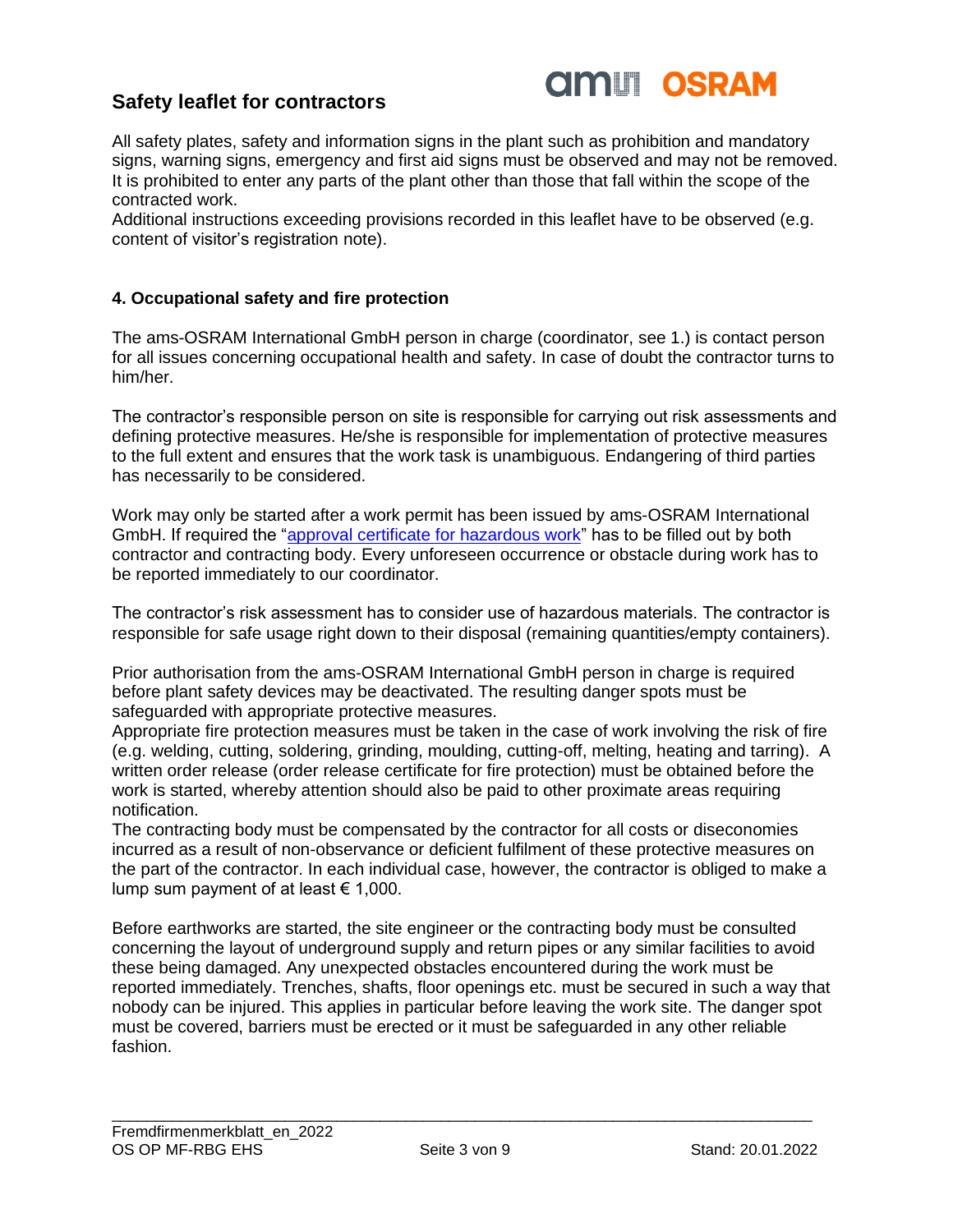

Ladders, scaffolds and temporary work platforms etc. must be in perfect condition and be used in compliance with the regulations. In cases where there is a risk of falling, safety provisions must be made, e.g. working with safety belts and lifelines.

The applicable safety and clean room regulations specific to clean rooms must be observed when working in a clean room.

Young persons, trainees and other persons requiring special protection must be kept under observation while working on our plant premises and must not be allowed to perform any dangerous work nor to work in danger spots.

To ensure individual and general safety, the consumption of alcoholic drinks is prohibited anywhere on our site, nor is it allowed to enter our production plant while under the influence of alcohol, medication or narcotics.

The whole plant premises is a no smoking area. Exceptions to this prohibition are the break rooms that are clearly marked as smoking areas and the areas in the open air in Burgweinting also marked as smoking areas.

#### <span id="page-3-0"></span>**5. Environmental protection and energy management**

The site of ams-OSRAM International GmbH is certified in accordance with the international standard ISO 14001 for environmental protection as well as ISO 50001 for energy management. "We are committed to achieve high standards of environmental quality and to provide a safe and healthful workplace for our employees, contractors and communities. We are also committed to practicing responsible environmental management and to use resources and energy efficiently …" (see company policy for Environmental Protection, Health

Management and Safety: [https://www.osram-group.com/en/sustainability/downloads\)](https://www.osram-group.com/en/sustainability/downloads).

The contractor must guarantee that all employees are aware of the environmental aspects of their activities and that all mandatory environmental regulations are observed during the performance of the contractual work.

This implies for example:

-storing of hazardous substances only at appropriate and labelled places -approved disposal of waste -no dumping of any substance into drains or our waste water treatment plant -adherence to all regulations applying to transportation of dangerous goods -energy-saving behaviour, use of energy efficient tools, etc.

Prior to performance of the contractual work the concrete environmental requirements have to be harmonized with the ams-OSRAM International GmbH person in charge.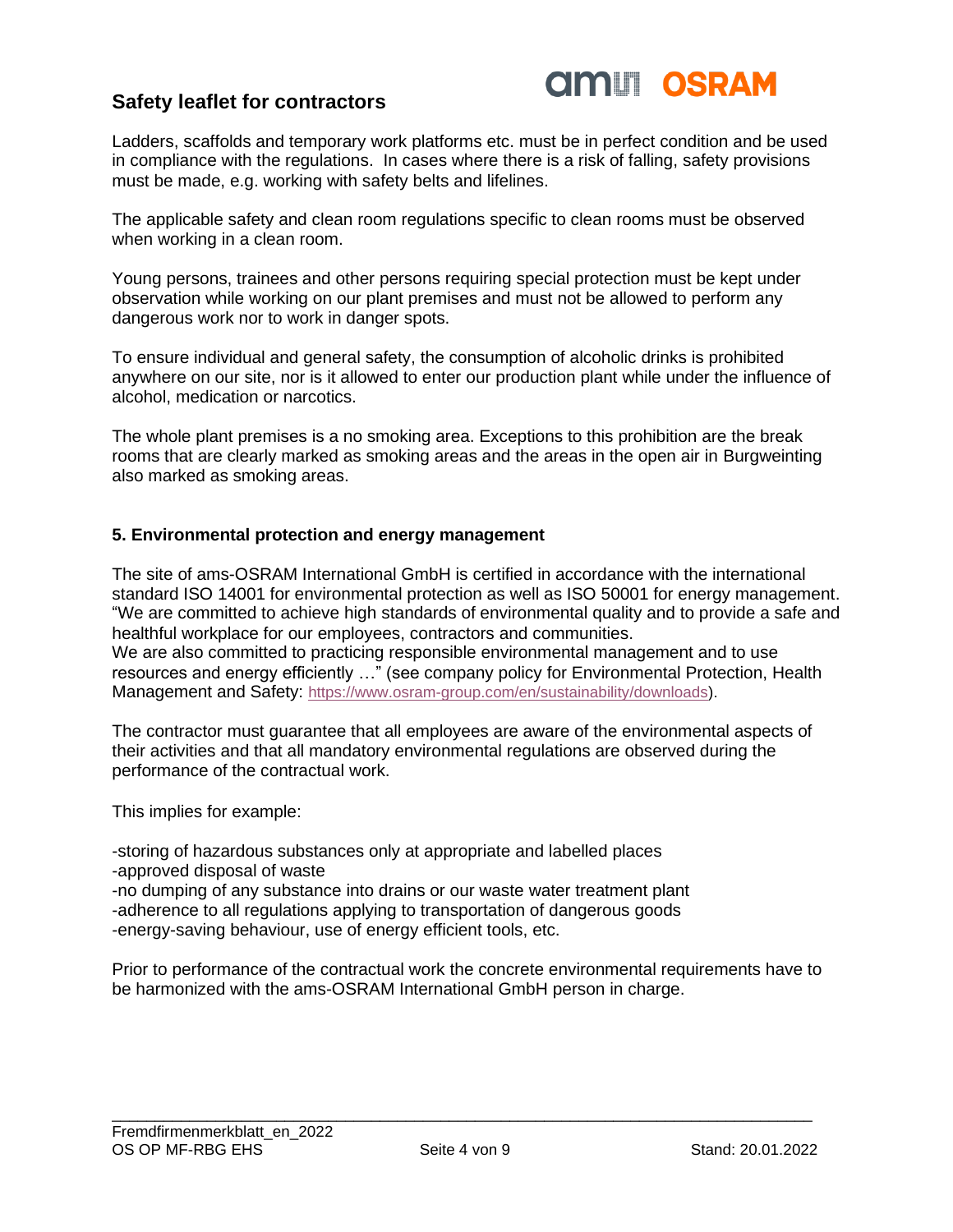# **AMIT OSRAM**

# **Safety leaflet for contractors**

## <span id="page-4-0"></span>**6. Alarm regulations**



**Gathering places** if evacuation of buildings or plant (triggered by acoustic signal) is necessary:

## **Alerting:**

Permanent supervision of all functions and states which are safety related by safety systems like fire alarm systems and gas- and leakage detection systems.

Errors or alerts will be transmitted to the internal control centre.

If applicable, automatic shut down will occur and acoustic and visual signals will be activated.

Additionally, triggering of alerts and/or safety functions can be done manually by buttons:



## **Evacuation alert (no acoustic signal in Leibnizstrasse 2):**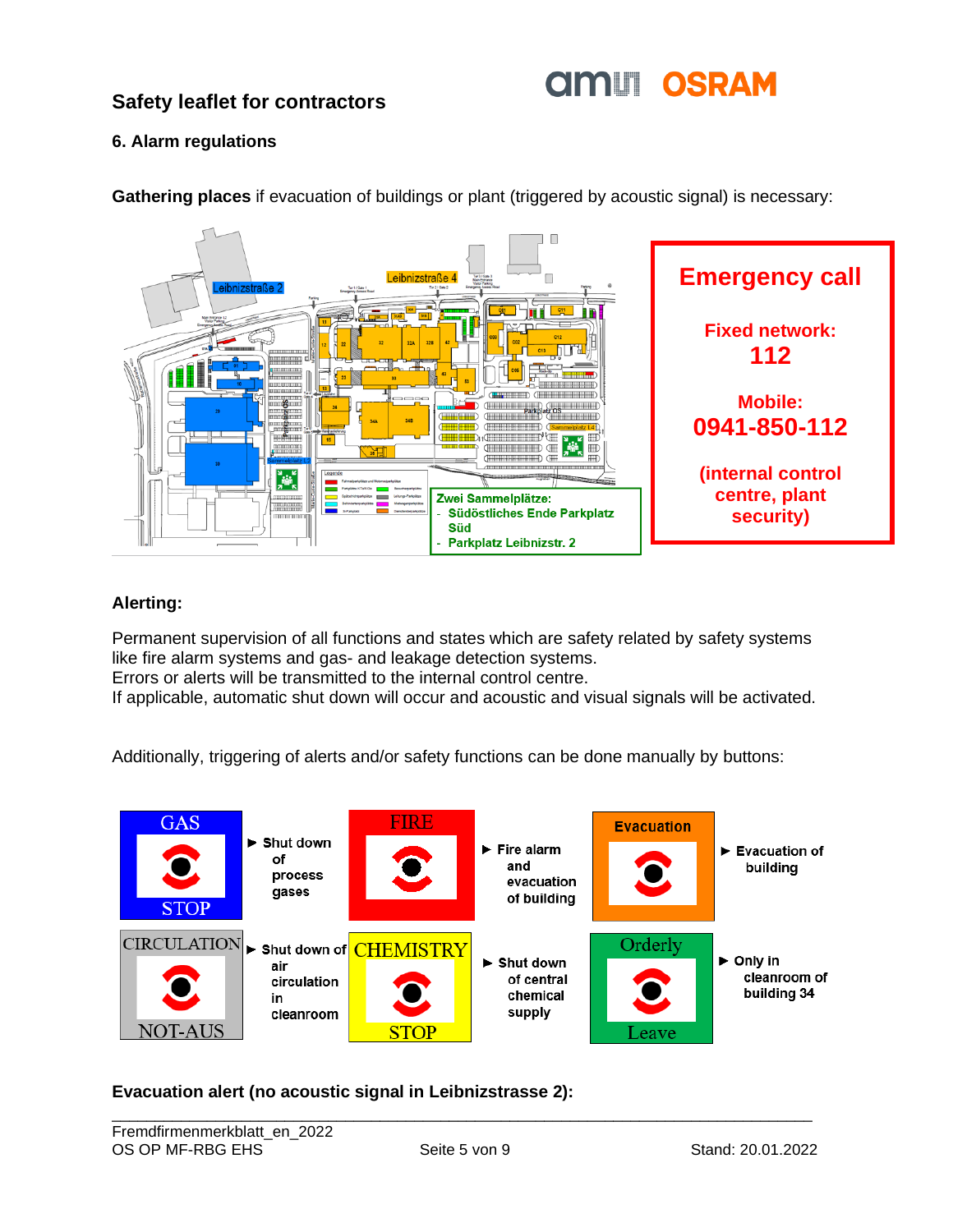

Acoustic signal (repeated decrease of frequency within 1s). Basements of buidlings 32 and 34 have additionally a blue lamp for visual alerting. You have to obey the alert immediately.

- Stop working.
- Leave rooms and buildings on marked means of escape.
- Make sure that your colleagues also leave (check toilets and meeting rooms which are on the way)
- If you are working in cleanroom areas: Use the emergency exits!
- Don't use the elevator.
- Go to the gathering place.
- Return to your working place is not possible before site manager gives the allowance.

#### **Only in cleanroom building 34: Orderly leave (activated by buttons in cleanroom):**

- Voice message via loudspeakers
- Leave building via standard exits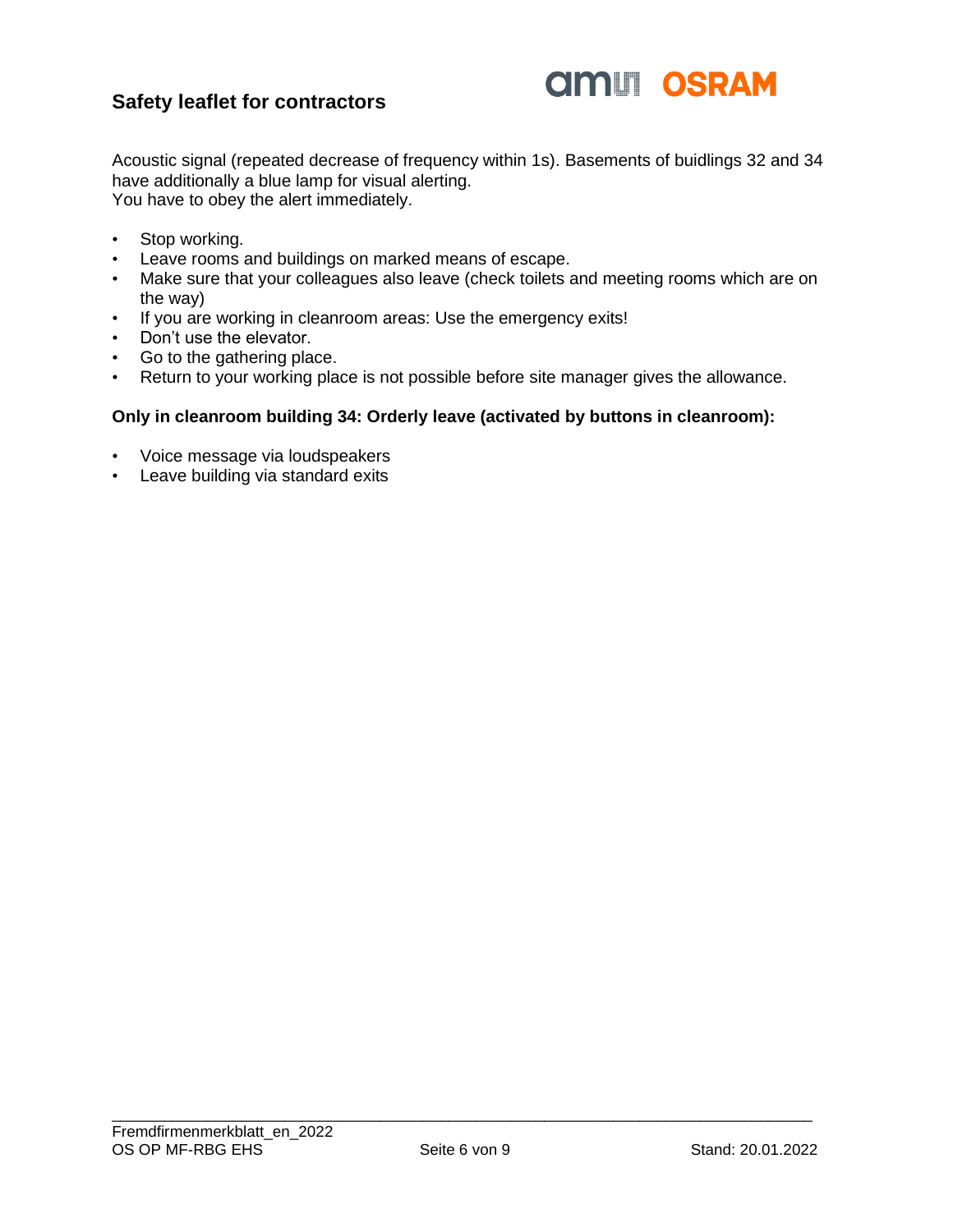

## <span id="page-6-0"></span>**7. Data Privacy**

Based on "Binding Corporate Rules" and local Data Protection legislation, you are obligated to comply with the data protection requirements of the European General Data Protection Regulation (GDPR). The principles for the processing of personal data are laid down in Article 5 of the GDPR and mainly contain the following obligations.

Personal data shall be

- a. processed lawfully, fairly and in a transparent manner in relation to the data subject
- b. collected for specified, explicit and legitimate purposes and not further processed in a manner that is incompatible with those purposes
- c. adequate, relevant and limited to what is necessary in relation to the purposes for which they are processed ('data minimization');
- d. accurate and, where necessary, kept up to date; every reasonable step must be taken to ensure that personal data that are inaccurate, having regard to the purposes for which they are processed, are erased or rectified without delay
- e. kept in a form which permits identification of data subjects for no longer than is necessary for the purposes for which the personal data are processed;
- f. processed in a manner that ensures appropriate security of the personal data, including protection against unauthorized or unlawful processing and against accidental loss, destruction or damage, using appropriate technical or organizational measures ('integrity and confidentiality').

Violations of this obligation may be subject to fines and/or be punishable by imprisonment. At the same time, a violation can be a breach of the terms of your employment contract or specific confidentiality obligations. Culpable violations may also result in civil liability.

You confirm that, in relation with your assignment at ams-OSRAM International GmbH, you have a written commitment from your employees

- to ensure the security of information and information-processing systems, to which they have access at ams-OSRAM International GmbH, and to strictly follow the valid guidelines for information security at ams-OSRAM International GmbH, particularly the rules regarding Business Partners (see section 8),
- to access only such confidential information and / or personal data as is strictly necessary to perform the contractually agreed services and to refrain from accessing any other information even if such access was technically possible,
- to keep confidential any information, transmitted by ams-OSRAM International GmbH or become known during the business with ams-OSRAM International GmbH, whether labeled as confidential or not,
- to perform any processing of personal data as laid down in Article 5 of the European General Data Processing Regulation (as required by Binding Corporate Rules on Data Protection).

These obligations shall continue after the termination of services at ams-OSRAM International GmbH. Newly hired employees shall be bound by the same commitments as set forth above. You shall impose the same obligations on subcontractors deployed by you.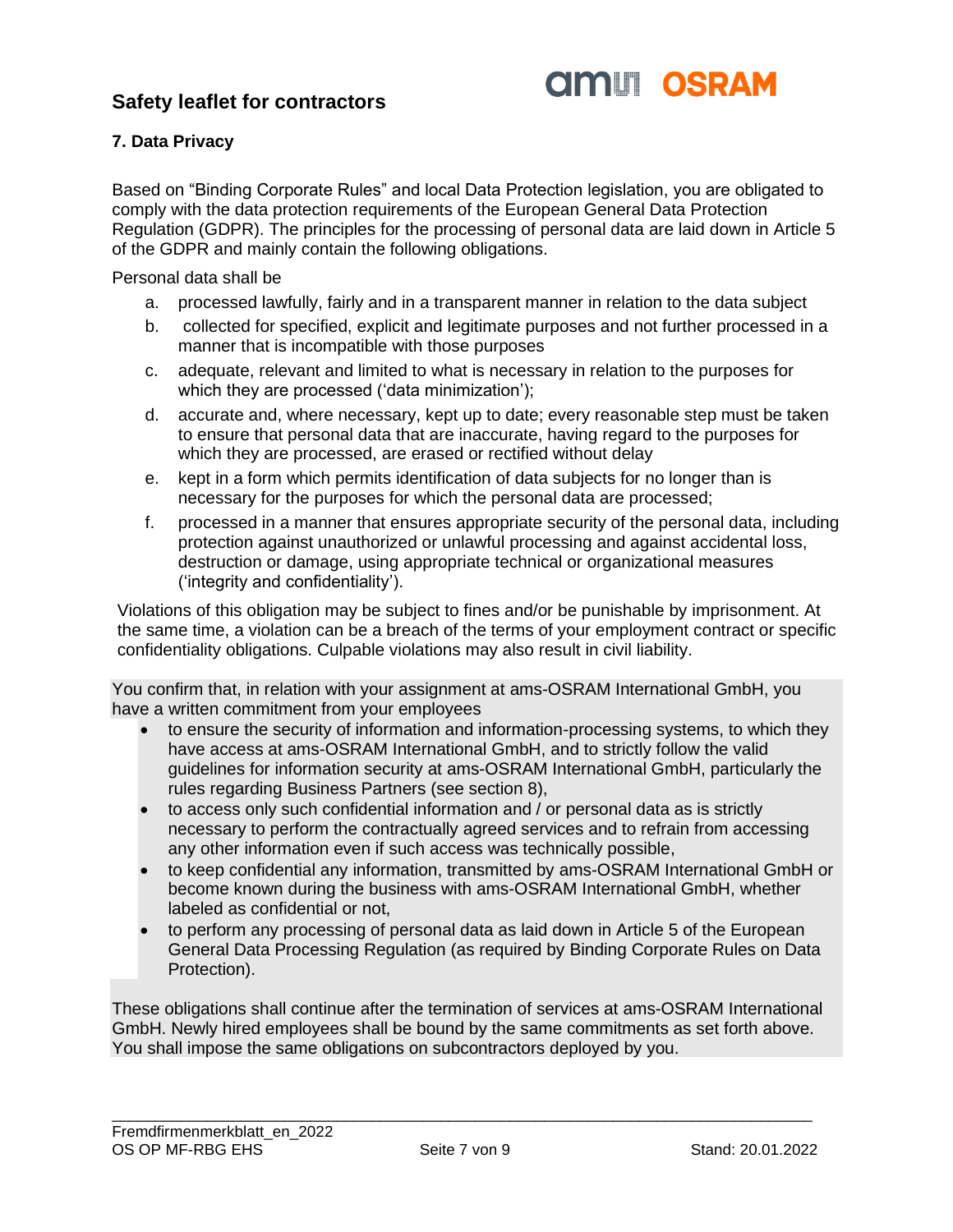

## <span id="page-7-0"></span>**8. Business secret, postal secrecy, data protection and information security**

All staff must maintain confidentiality of the company's internal affairs. This obligation shall continue at least for two years after termination of the contractual relationship. For business associates and employment agency workers this equally applies in relation to their employer.

Taking along or the removing of company objects or business documents of any kind is not permitted without the consent of the responsible internal supervisor.

Creating extracts, copies, drawings or preprints also requires the consent of the supervisor.

Sealed mail or mail marked as "personal" or "confidential"/"strictly confidential" must not be opened by anyone other than the addressee.

All staff members with access to the company's IT and network infrastructure are required to make themselves familiar with the valid guidelines on information security and to comply with them.

External computers and other hardware are not to be connected to the company network. Any exceptional solutions are only allowed after consultation and with approval by the IT department.

At end of work and when leaving the workplace for longer periods, all documents, files, notebooks and mobile work devices have to be locked in secure places. The computer has to be locked, a password has to be used.